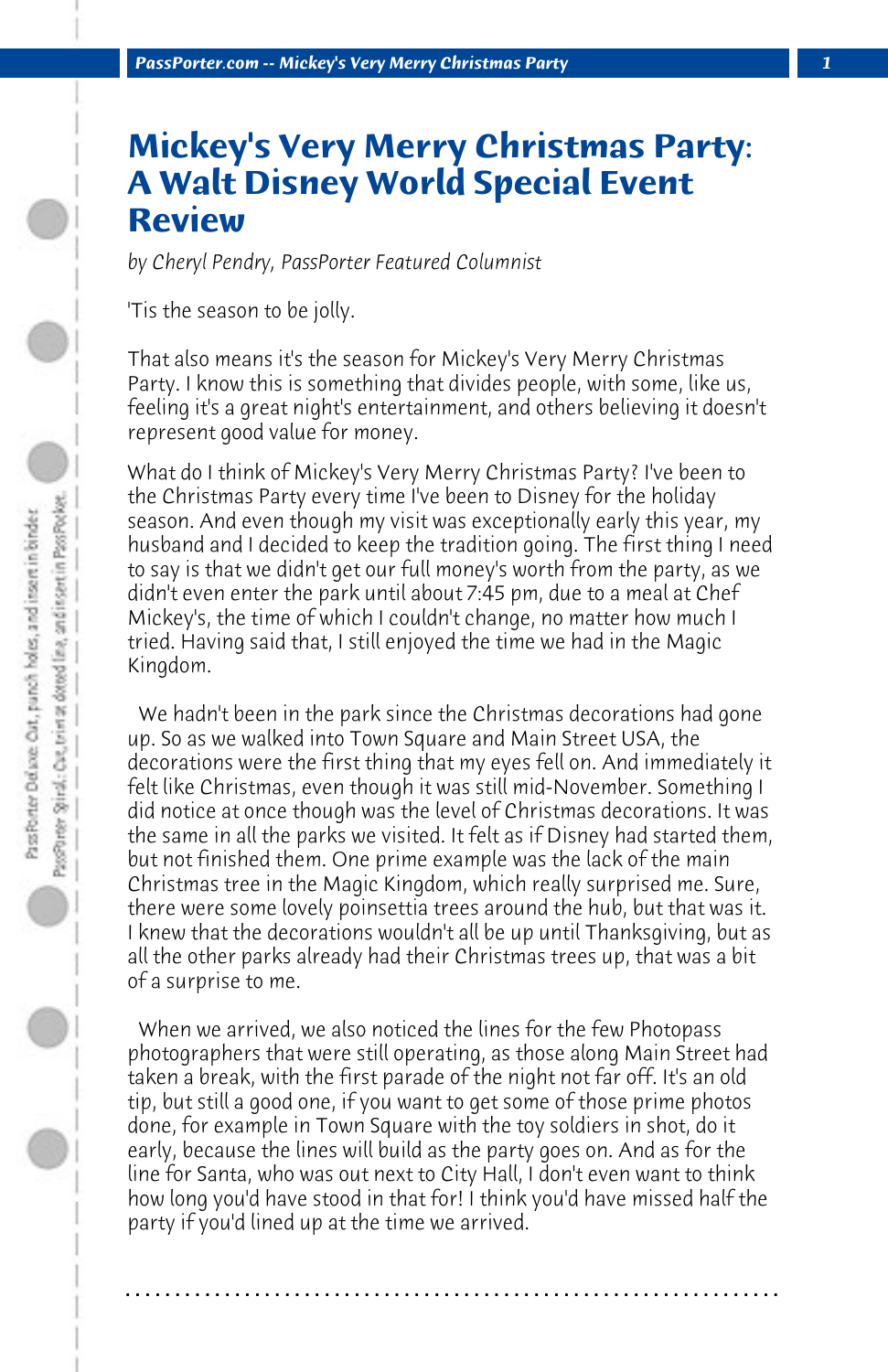The first thing we wanted to do during Mickey's Very Merry Christmas Party was see if the Seven Dwarves were out, and they were, but not where they'd been in previous years. While some of our party headed off to Frontierland, I found them exactly where they'd been a couple of weeks earlier at the Halloween Party in front of Enchanted Tales with Belle, and I thought it was a much better setting, as Fantasyland is, to me, where the dwarves naturally live, especially with their coaster being built nearby. The wait was long, maybe 30 minutes, but it could have been so much worse, as during the Halloween Party, we'd been told it was two hours!

 I have to say I loved seeing the new Fantasyland all lit up during the party, with some neat blue lighting adding a magical touch to this area. However, the original castle was still the best by far, complete with its icicle effect. This is one lovely holiday tradition that I hope they never stop doing, as it really brings Cinderella Castle to life after dark.

 Our next priority was Holiday Wishes, although our plans didn't quite work out, and we ended up watching it from Liberty Square. It certainly gave the show a unique perspective, although some of the effects on the castle, particularly the Christmas tree section, obviously weren't visible from there. However, occasionally, it is fun to see it from somewhere else other than in front of the castle, as it gives you more of an idea of just how far away they set those massive fireworks off from!

 One of the reasons we weren't in prime position when Holiday Wishes started was that we had been stocking up on our free holiday goodies. After all, it's not often you get something free at Disney! Having only recently eaten, much as I'd have loved to, I couldn't face the free cookies, but the hot chocolate was lovely, and just what I needed at that point to keep me going for another couple of hours.

 The next thing we wanted to see was the parade, and we always opt for the later one, as lots of people leave the park after seeing the earlier parade and the fireworks, making it easier to stake out a front row spot. On the night we were there, there were still front row positions going about 10 minutes before the parade started. Once again, it was filled with all the holiday treasures you expect, including my favourites the toy soldiers, the reindeers, and the delightful ponies leading Cinderella's carriage. I also love the scents they pump out during this parade, with some of the gingerbread smells in particularly leaving me wishing that I had indulged on those cookies earlier on. I don't know whether it was me, but I thought it was packed with a lot more characters than I remembered from last year, but maybe it's just my poor memory…

 Traditionally, when we come to the Christmas Party, we always come

**. . . . . . . . . . . . . . . . . . . . . . . . . . . . . . . . . . . . . . . . . . . . . . . . . . . . . . . . . . . . . . . . . .**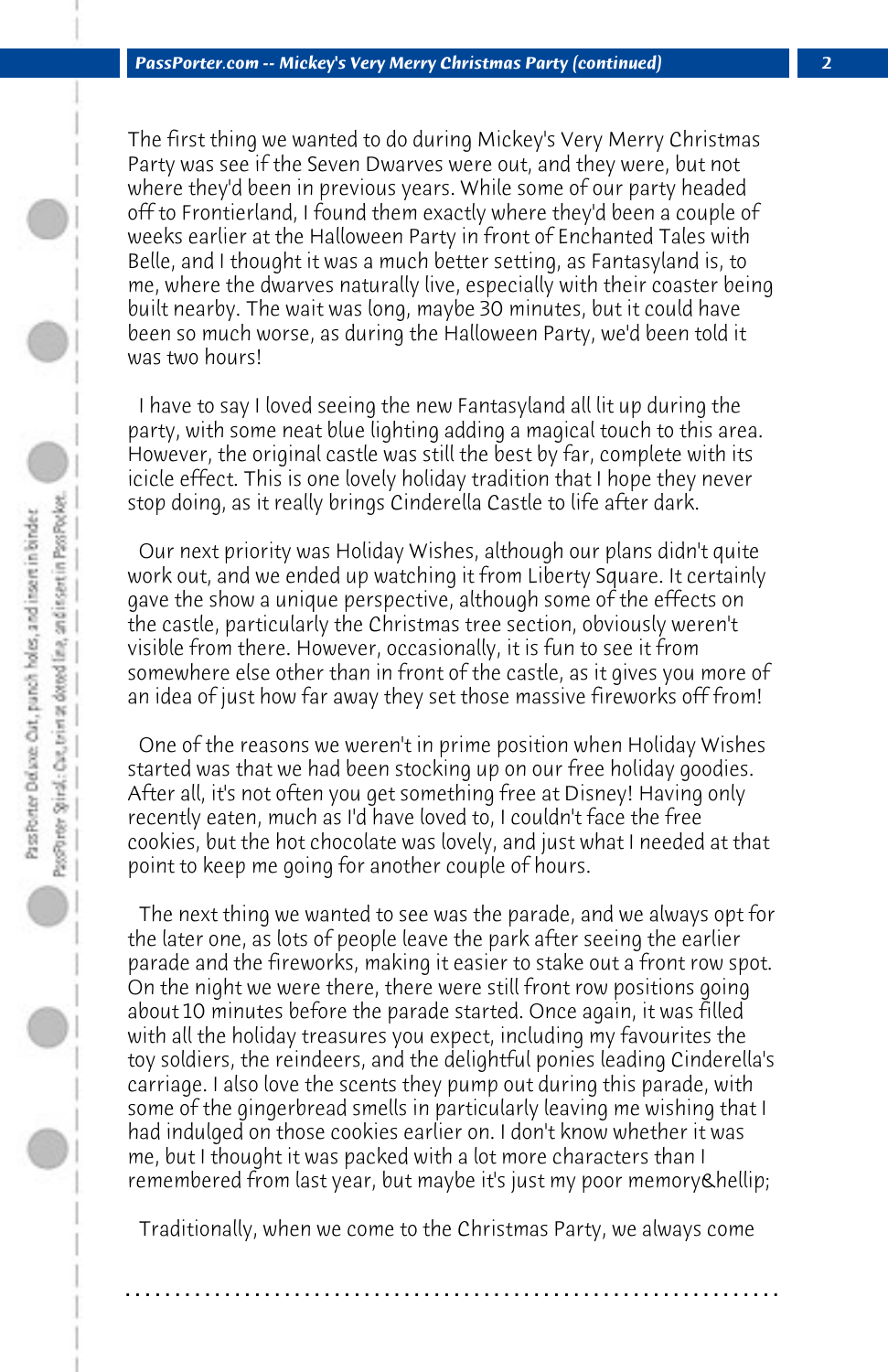*PassPorter.com -- Mickey's Very Merry Christmas Party (continued) 3*

for the fireworks, the parade, and if they're out, the seven dwarves, so

PassPorter Spiral: Cort, orient at dotted line, and insert in Pass Pocket. Pass Porter Delson: Out, panch holes, and insert in binder

we had done everything on our list, and more, but this year, there was an additional attraction we wanted to see. For those who don't know, the traditional Jungle Cruise has been turned into the Jingle Cruise just for the holiday season. Not having read any reviews, I was curious to see what it was like. I have to say I really enjoyed it, but then, I love going on attractions after dark that you're used to seeing in the day. The queue area is all decked out in Christmas decorations, and the boats have been given new holiday names, like Poinsettia Sal. I've heard some negative reviews of this transformation, but I really

enjoyed it. Sure, once you set off, there's not much to it, apart from a series of holiday themed jokes thrown in along the way, but I wasn't expecting much more from that. It's a bit of a departure from the norm, and it fits in perfectly to the Christmas Party theme, so if you're going this year, do be sure to try it.

 We amazed [ourselves this year, and managed to last unti](http://www.passporter.com/articles/cheryl-pendry-featured-columnist.asp)l the park actually closed at midnight, so I guess you could say we really enjoyed the party. It just goes to show, even if you're old timers, you can still party with the best of them!

 Mickey's Very Merry Christmas Party is on selected nights at the [Magic Kingdom from now until Friday 20 December. Ticket prices](http://www.passporter.com/articles/mickeys-very-merry-christmas-party-review.php) are \$62/adults, and \$57/children in advance or \$67/adults and \$62 on the day. On some dates advance pricing is not available, but Annual Passholder and Disney Vacation Club discounts may be available in advance, so do be sure to ask when you book.

*About The Author: Cheryl and husband Mark live in England and love to travel, particularly to America. They are in the process of visiting every Disney theme park around the world, having already been to Disneyland Resort Paris, Hong Kong Disneyland and both American Disney resorts. They are now planning for their trip to Japan in the spring to visit the Tokyo Disney Resort.* Click here to view more of Cheryl's articles!

*Article last updated: 12-12-2013*

*View the latest version online at: http://www.passporter.com/articles/mickeys-very-merry-christmas-party-review.html*

*Copyright by Cheryl Pendry. All rights reserved under International and Pan-American Copyright Conventions. No part of this publication may be stored in a retrieval system or transmitted in any form by any means electronic, mechanical, photocopying, recording, scanning, or otherwise, except as permitted under sections 107 or 108 of the 1976 United*

**. . . . . . . . . . . . . . . . . . . . . . . . . . . . . . . . . . . . . . . . . . . . . . . . . . . . . . . . . . . . . . . . . .**